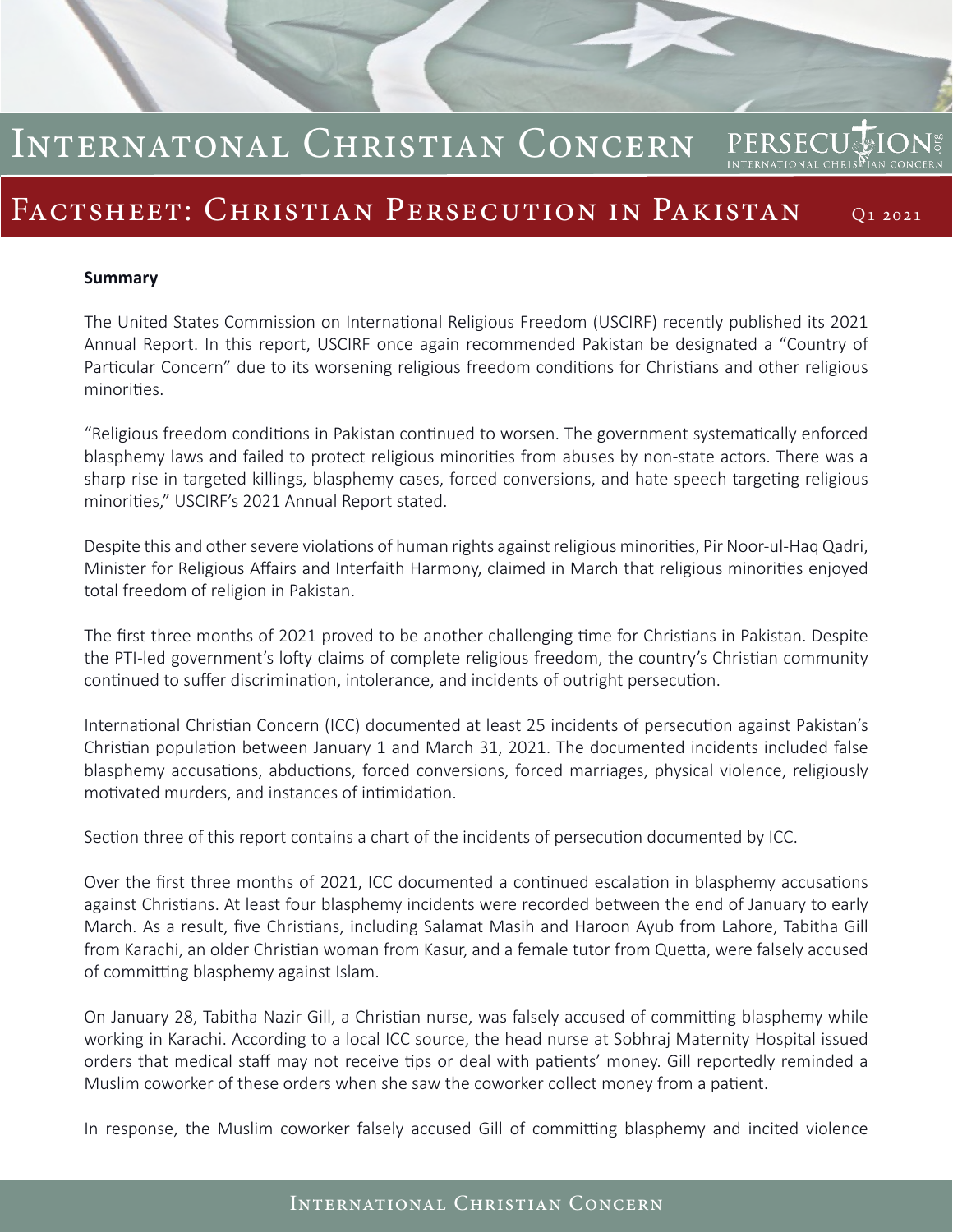against her Christian colleague. Videos of hospital staff beating Gill surfaced on social media and showed her tied up with ropes, physically assaulted, and locked in a room before being taken into police custody.

Police released Gill and handed her over to her family after a short investigation found no evidence that she had committed blasphemy. However, on January 29, a mob of hundreds of Muslims gathered at the local police station demanding the official filing of blasphemy charges against Gill. In response, local police registered FIR # 74/21 against Gill, claiming that she had committed blasphemy under Section 295-C of Pakistan's blasphemy laws.

Gill and her family are currently in hiding as the accusation against Gill remains under police investigation.

On February 3, a Christian tutor (name withheld for security reasons) was accused of committing blasphemy against Islam in Quetta. Muslims accused the Christian tutor when she refused to remove Christian images from her house, where primarily Muslim students were attending tutoring sessions. The tutor fled to another part of the country after a mob began making threats against her.

On February 13, Haroon Masih and Salamat Mansha were charged with violating Pakistan's blasphemy law in Lahore. The pair were accused of making derogatory remarks against Islam, the Quran, and offending the religious sentiments of a Muslim while discussing Christianity in a public park.

According to the First Information Report (FIR # 61/21), the two Christians gave a Muslim a Christian book entitled "Water of Life" and discussed the prophets' divinity and Jesus Christ. This discussion turned into an argument that ended with the Muslim accusing the Christians of making derogatory remarks against Islam.

On March 8, an older Christian woman in Kasur (name withheld for security reasons) was falsely accused of blasphemy after a conversation with another woman was overheard and misinterpreted as derogatory remarks against Islam. Local police were able to resolve the situation peacefully without registering a blasphemy violation. However, the victim and her family were forced to flee the area due to continued threats against her.

In addition to these blasphemy allegations, ICC also documented 21 other incidents of persecution, including incidents of forced conversion/forced marriage, discrimination, physical violence, religiously motivated murder, attacks on places of worship, and intimidation/threats.

#### **Methodology**

The incidents documented in this factsheet were gathered from various sources in Pakistan, including news reports, social media posts, and personal testimonies. ICC verified each documented incident through direct fact-finding visits, telephone calls, or an examination of documents held by local authorities.

Verified cases were sorted into one of seven incident categories: blasphemy allegation, forced conversion/ forced marriage, discrimination, physical violence, religiously motivated murder, attacks on places of worship, and intimidation/threats.

In the chart below, all verified incidents of persecution are dated, categorized, and geographically located. In some incidents, the name of the victim is not reported due to security concerns. ICC is aware that a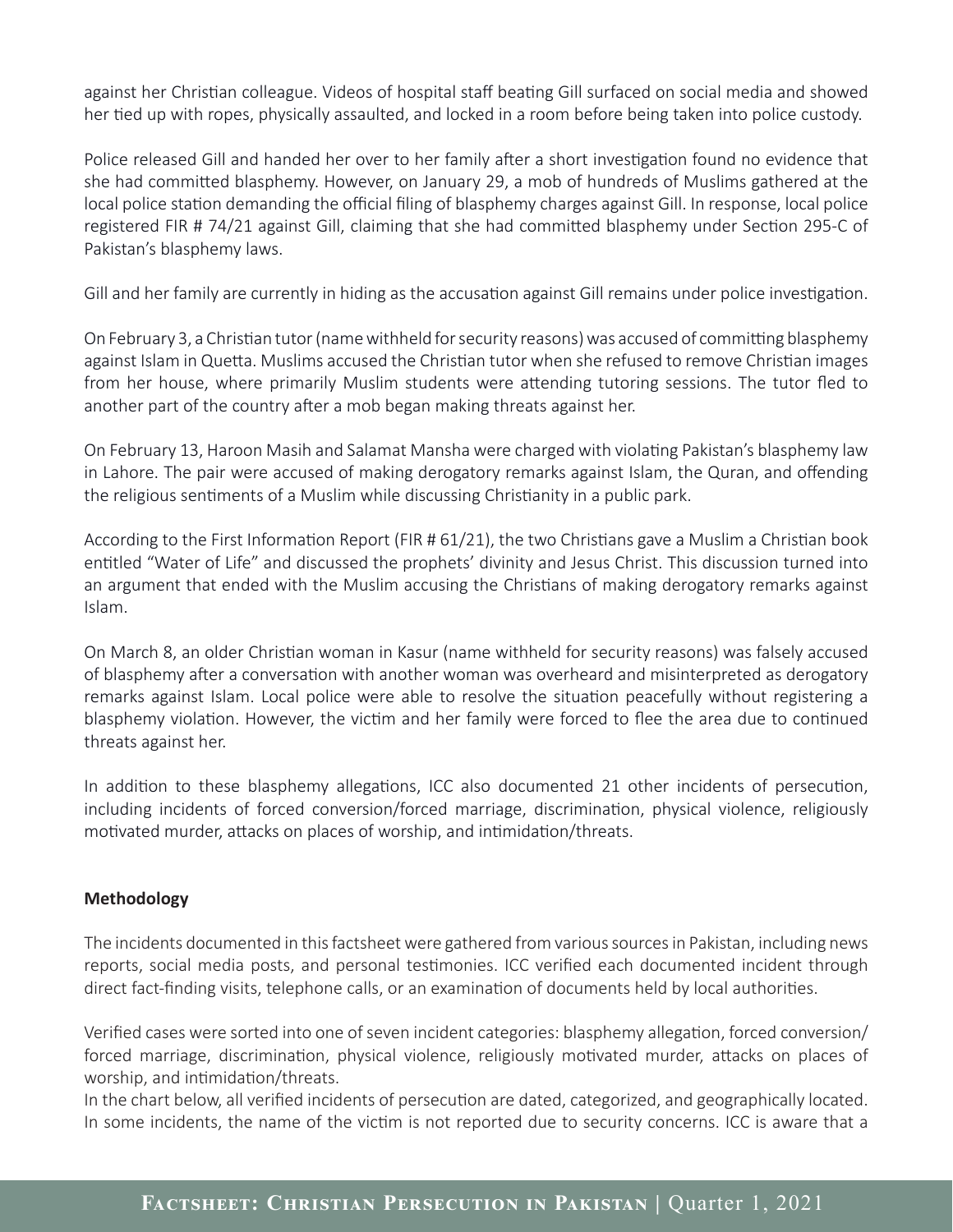significant number of incidents in Pakistan go unreported. The data reflected in the chart below can only be viewed as a small reflection of the plight of Pakistani Christians documented and verified by ICC.

#### **Incident Chart**

| No.            | <b>Date</b>         | <b>Victim</b><br><b>Name</b> | Location    | <b>Incident</b><br><b>Type</b>               | <b>Brief Details</b>                                                                                                                                                                                                                                                      |
|----------------|---------------------|------------------------------|-------------|----------------------------------------------|---------------------------------------------------------------------------------------------------------------------------------------------------------------------------------------------------------------------------------------------------------------------------|
| $\mathbf{1}$   | January 4,<br>2021  | Abida<br>Qaisar              | Lahore      | Religiously<br>Motivated<br>Murder           | On December 11, 2020,<br>Abida's sister Sajida was<br>kidnapped and murdered<br>because she refused to<br>convert from Christianity.<br>Approximately one<br>month later, Abida<br>experienced the same<br>fate when she too was<br>abducted and killed for<br>her faith. |
| $\overline{2}$ | January 5,<br>2021  | Ansar Masih                  | Sheikhupura | Physical<br>Violence                         | Ansar Masih, a brick-<br>kiln worker, was brutally<br>beaten by his Muslim<br>employer after taking<br>leave to attend a prayer<br>service.                                                                                                                               |
| 3              | January 5,<br>2021  | Mishal<br>Rafique            | Rawalpindi  | Forced<br>Conversion<br>/ Forced<br>Marriage | Mishal Rafique was<br>kidnapped by a Muslim<br>boy named Hamza.                                                                                                                                                                                                           |
| $\overline{4}$ | January 20,<br>2021 | Rubi Bibi                    | Lahore      | Physical<br>Violence                         | When Rubi Bibi, a<br>Christian domestic<br>worker, refused her<br>Muslim employer's<br>sexual advances, he<br>accused her of stealing<br>valuables from his home<br>and had her arrested.                                                                                 |
| 5              | January 28,<br>2021 | Tabita Nazir<br>Gill         | Karachi     | Blasphemy<br>Allegation                      | Tabita Gill, a Christian<br>nurse, was falsely<br>accused by coworkers of<br>committing blasphemy<br>against Islam.                                                                                                                                                       |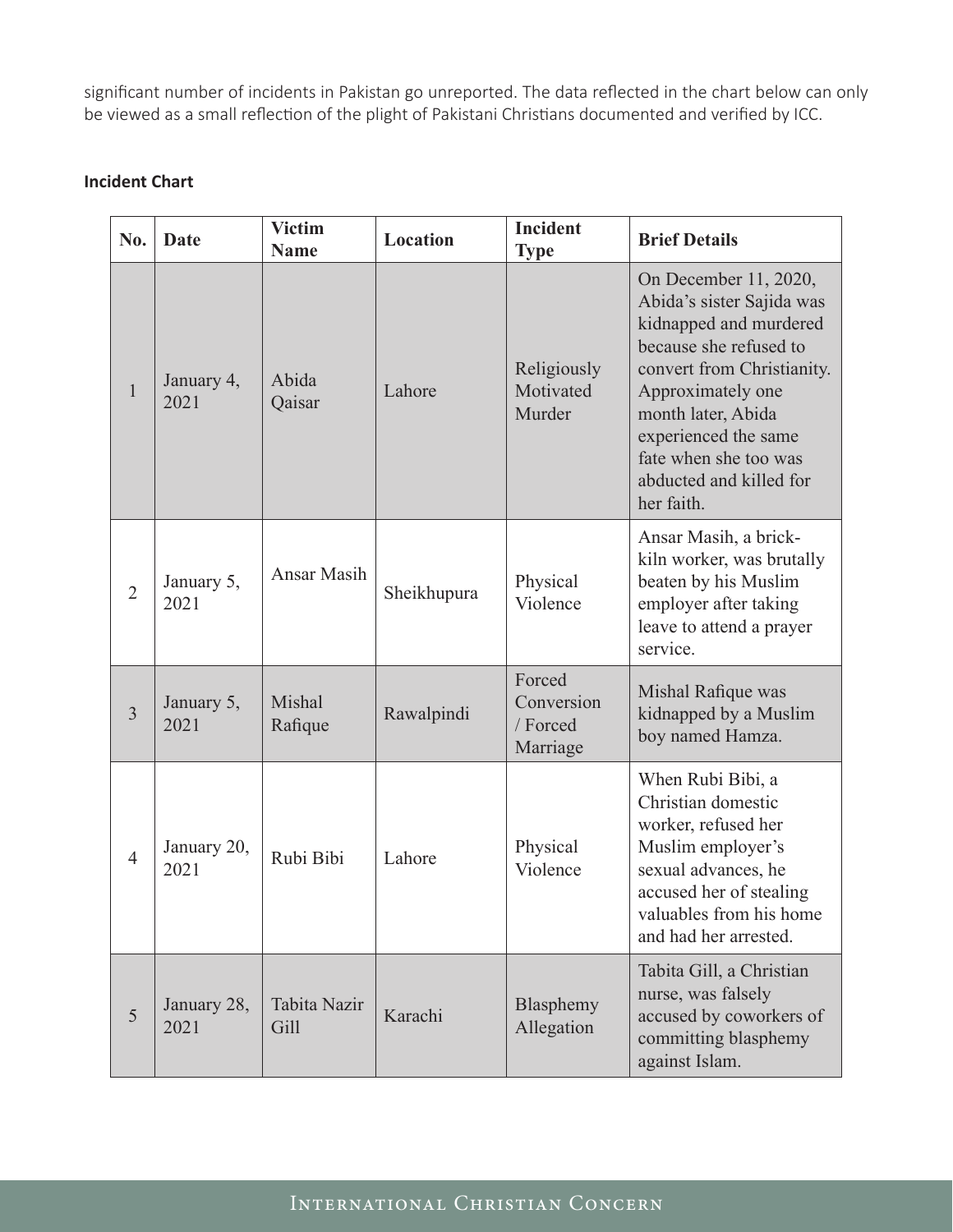| 6              | February 3,<br>2021  | A Female<br>Tutor                      | Quetta  | Blasphemy<br>Allegation                      | A Christian tutor was<br>accused of committing<br>blasphemy against<br>Islam after she refused<br>to remove Christian<br>images from her house,<br>where primarily Muslim<br>students were attending<br>tutoring sessions. She<br>was never officially<br>accused but was forced to<br>relocate. |
|----------------|----------------------|----------------------------------------|---------|----------------------------------------------|--------------------------------------------------------------------------------------------------------------------------------------------------------------------------------------------------------------------------------------------------------------------------------------------------|
| $\overline{7}$ | February 9,<br>2021  | Sanghar<br>Incident                    | Sanghar | Physical<br>Violence                         | The homes of 15 Hindu<br>and Christian families<br>were set on fire after<br>they protested a false<br>blasphemy allegation<br>against a Christian<br>woman.                                                                                                                                     |
| 8              | February<br>10, 2021 | Mishal<br>Adnan                        | Karachi | Forced<br>Conversion<br>/ Forced<br>Marriage | Mishal Adnan was<br>kidnapped and forcibly<br>converted to Islam by a<br>Muslim man in Karachi.                                                                                                                                                                                                  |
| 9              | February<br>13, 2021 | Salamat<br>Masih and<br>Haroon<br>Ayub | Lahore  | Blasphemy<br>Allegation                      | While discussing<br>Christianity in a public<br>park, the two Christians<br>were accused of making<br>derogatory remarks<br>against Islam, the<br>Quran, and offending<br>the religious sentiments<br>of a Muslim. They have<br>both been charged with<br>committing blasphemy.                  |
| 10             | February<br>14, 2021 | Barki<br>Village<br>Family             | Lahore  | Physical<br>Violence                         | A mob of Muslims<br>attacked a Christian<br>family in Barki village<br>because they unblocked a<br>sewer drain coming from<br>their home.                                                                                                                                                        |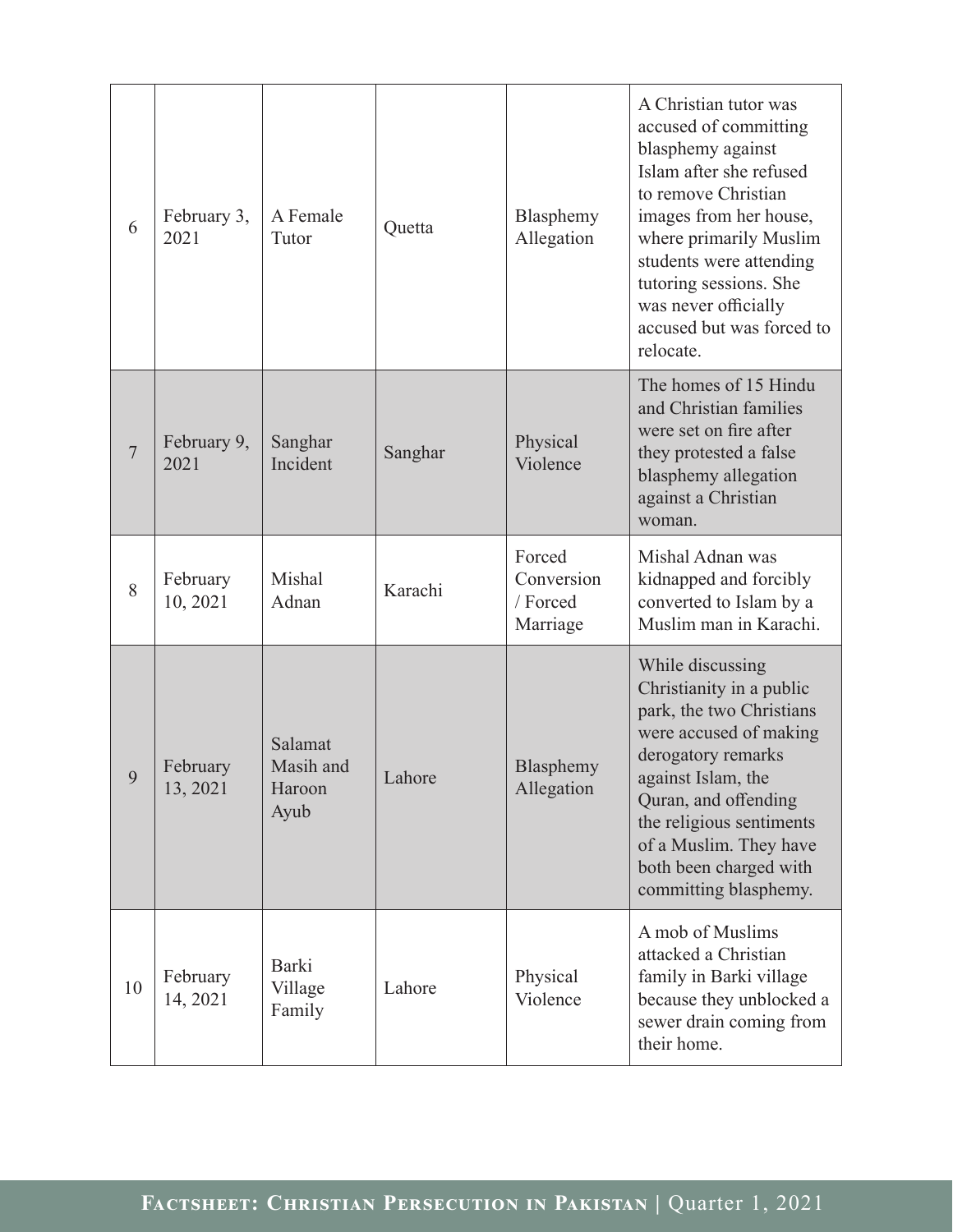| 11 | February<br>14, 2021 | Neelum Bibi            | Sialkot     | Physical<br>Violence                         | A Christian college<br>professor was attacked<br>in her home by Faisal<br>Bushra, a Muslim man<br>who had been harassing<br>her for months.                                                    |
|----|----------------------|------------------------|-------------|----------------------------------------------|------------------------------------------------------------------------------------------------------------------------------------------------------------------------------------------------|
| 12 | February<br>17, 2021 | Sawera<br>Khalid       | Lahore      | Forced<br>Conversion<br>/ Forced<br>Marriage | Sawera Khalid was<br>kidnapped by a Muslim<br>and forced to convert to<br>Islam. She reunited with<br>her Christian family after<br>a court-ordered her to be<br>returned.                     |
| 13 | February<br>18, 2021 | Mehwish<br><b>Bibi</b> | Gujranwala  | Forced<br>Conversion<br>/ Forced<br>Marriage | Mehwish Bibi was<br>kidnapped by two<br>Muslims while on her<br>way to school.                                                                                                                 |
| 14 | February<br>19, 2021 | Shakaina<br>Johnson    | Lahore      | Forced<br>Conversion<br>/ Forced<br>Marriage | Shakaina Johnson, a<br>13-year-old Christian girl,<br>was kidnapped from her<br>workplace and forced<br>to convert and marry a<br>Muslim.                                                      |
| 15 | February<br>22, 2021 | <b>Aneel Masih</b>     | Lahore      | Physical<br>Violence                         | A group of Muslims<br>physically attacked a<br>group of Christians in a<br>bid to take their property.<br>One of the Christian<br>youths, Aneel Masih,<br>was kidnapped during the<br>dispute. |
| 16 | February<br>28, 2021 | Independent<br>Church  | Lahore      | Attack on<br>Place of<br>Worship             | Muslims forced<br>Christians to stop<br>worshipping because<br>they were disturbed by<br>Christian psalms and<br>prayers.                                                                      |
| 17 | February<br>28, 2021 | Abbas<br>Masih         | Sheikhupura | Physical<br>Violence                         | Abbas Masih, Christian<br>father of three, was<br>tortured by 11 Muslim<br>men over a dispute<br>between Christian and<br>Muslim children.                                                     |

### **INTERNATIONAL CHRISTIAN CONCERN**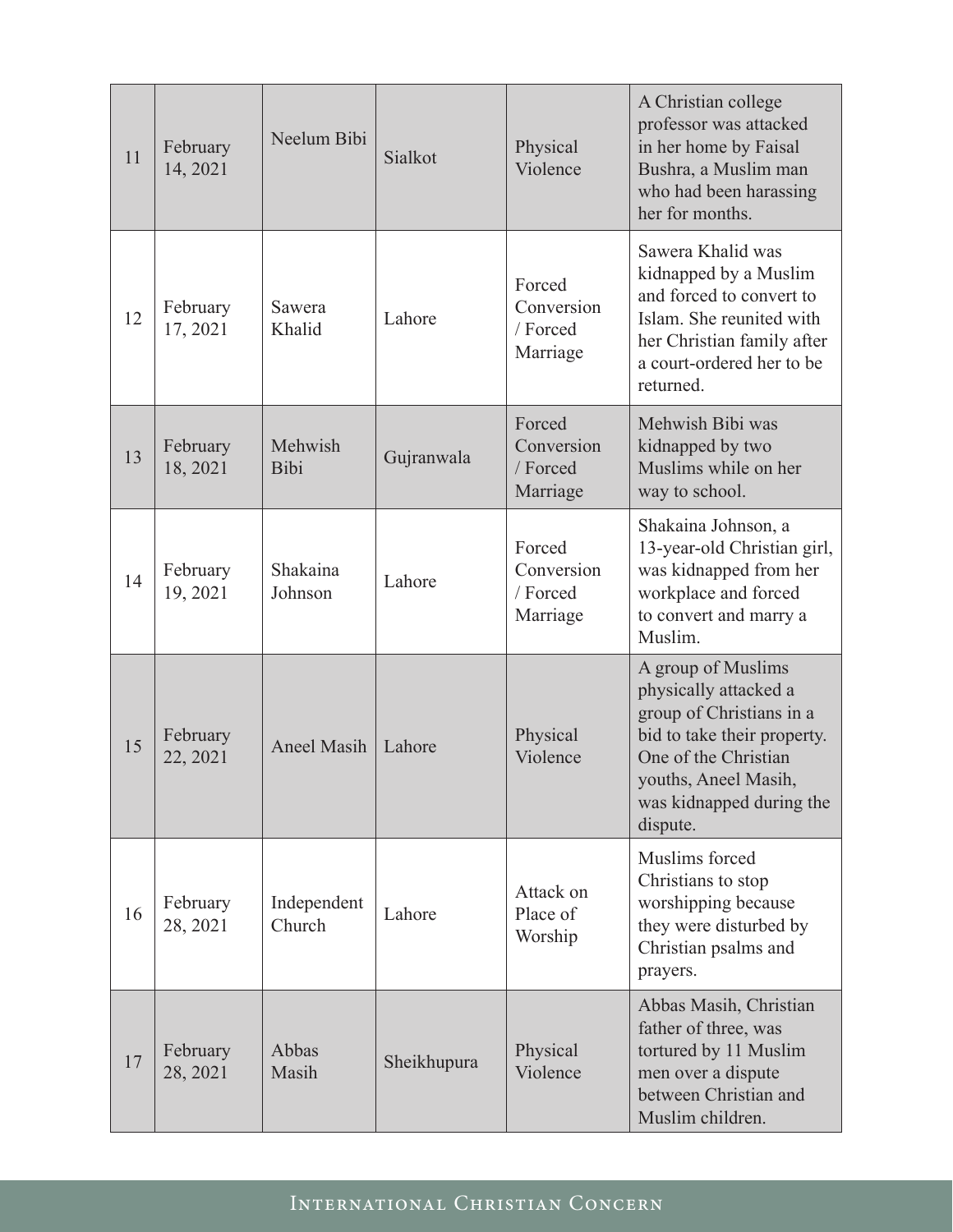| 18 | March 6,<br>2021  | Samuel<br>Masih                       | Sahiwal    | Religiously<br>Motivated<br>Murder           | Samuel Masih was<br>poisoned by his Muslim<br>colleagues following a<br>religious dispute.                                                                                                                  |
|----|-------------------|---------------------------------------|------------|----------------------------------------------|-------------------------------------------------------------------------------------------------------------------------------------------------------------------------------------------------------------|
| 19 | March 7,<br>2021  | Irum Masih                            | Karachi    | Physical<br>Violence                         | Irum Masih, a Christian<br>nurse, was raped by a<br>Muslim man when caring<br>for a patient at his home.                                                                                                    |
| 20 | March 8,<br>2021  | An elderly<br>woman                   | Kasur      | Blasphemy<br>Allegation                      | An elderly woman was<br>accused of making a<br>derogatory statement<br>against the Prophet<br>of Islam and accused<br>of blasphemy. The<br>accusation was proved<br>false before the woman<br>was arrested. |
| 21 | March 8,<br>2021  | Samreen<br><b>Bibi</b>                | Faisalabad | Physical<br>Violence                         | Police tortured and<br>sexually harassed a<br>Christian girl in front of<br>her father and recorded it.                                                                                                     |
| 22 | March 11,<br>2021 | Anosh<br>Masih<br>and Raza<br>Shehzad | Chistian   | Physical<br>Violence                         | Police brutally tortured<br>two young Christians<br>after they were falsely<br>accused of selling drugs.                                                                                                    |
| 23 | March 21,<br>2021 | Shamim<br>Mehmood                     | Islamabad  | Physical<br>Violence                         | Shamim Mehmood,<br>a Christian journalist,<br>was kidnapped and<br>interrogated by unknown<br>people for four hours.                                                                                        |
| 24 | March 22,<br>2021 | Sajid Masih                           | Lahore     | Blasphemy<br>Allegation                      | Sajid Masih received<br>the death sentence for<br>sending text messages<br>that defamed the Prophet<br>Muhammad.                                                                                            |
| 25 | March 23,<br>2021 | Beenish<br>Javaid                     | Lahore     | Forced<br>Conversion<br>/ Forced<br>Marriage | Beenish Javaid was<br>kidnapped by a Muslim<br>family, forcefully<br>converted to Islam, and<br>married off to a Muslim<br>man. She was rescued<br>after one week and<br>reunited with her family.          |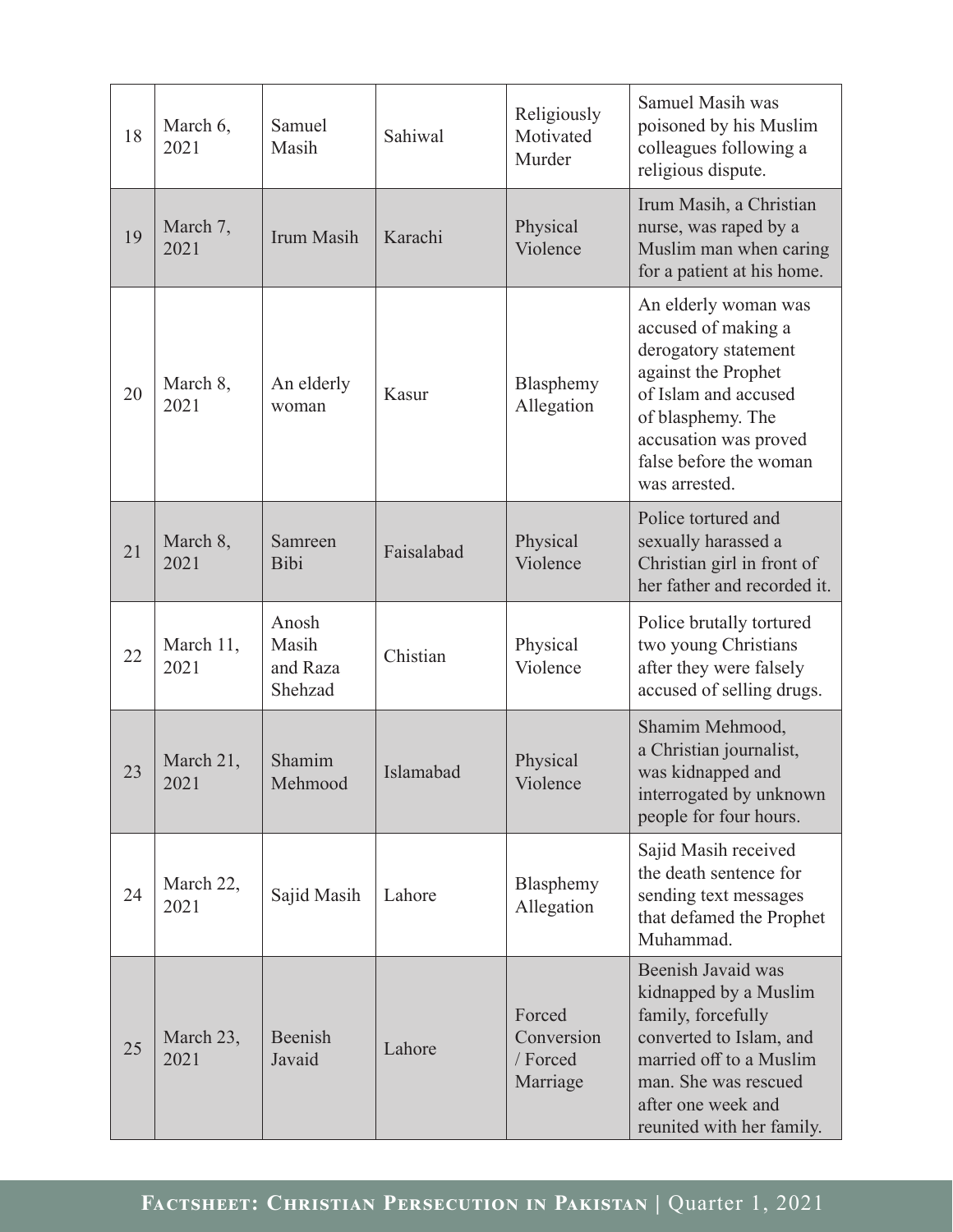#### **Issue Highlight**

Over the first three months of 2021, ICC noted a continued escalation in blasphemy accusations against Christians in Pakistan. This trend started in December 2020, with three charges reported in that month, and continued throughout the reporting period.

In total, at least ten Christians, including three women and seven men, were accused of committing blasphemy against Islam, its holy book, its holy prophet, or its sacred personages between December 2020 and March 2021. In one incident, reported in December 2020, a Christian named Arshad Masih was accused of blasphemy after being murdered by his Muslim coworker. It is likely Arshad's murderer used the blasphemy accusation as a justification for his criminal actions.

According to the Center for Social Justice (CSJ), a human rights organization in Pakistan, at least 200 people were accused of committing blasphemy in 2020. Of that number, 75% were Muslims, 20% were Ahmadis, 3.5% were Christians, and the remaining 1.5% were from other religions or were unidentified.

Christians and other religious minorities suffer greatly under Pakistan's blasphemy laws and account for 54% of all blasphemy accusations, despite making up just 3.6% of the population. In many cases, blasphemy accusations have their roots in personal, professional, or business disputes where the false allegations are the final trump card for a member of Pakistan's majority community.

Blasphemy allegations against minorities are highly inflammatory and can spark mob lynching, vigilante murders, and mass protests. In most cases, Christians accused of blasphemy must go into hiding and relocate even if the allegation is proven false.

Attempts to repeal or reform Pakistan's blasphemy laws have been met with highly charged opposition. In recent years, entire political parties whose sole platform is the protection and proliferation of the blasphemy laws have formed and won representation in Pakistan's government. Pakistani Christians will likely continue to suffer false allegations of blasphemy in future reporting periods.

#### **U.S. Policy Recommendations**

Advocacy on persecution issues in Pakistan must carefully consider the context within which each individual case takes place, both locally and in the country as a whole, and will take different forms depending on context.

The advocacy audience usually includes the Pakistani government, the religious majority and minority communities, the U.S. government, like-minded Western governments, and other stakeholders.

ICC recommends consistent, targeted, and specific advocacy on issues around Pakistan's blasphemy laws. The laws are inherently flawed and used as a tool of suppression against religious minorities. It is essential that religious freedom advocates highlight shortcomings of the laws, their societal impact, corrupt and inconsistent judicial proceedings, communal violence spurred on by allegations, and the methods by which members of the majority religious community use the laws against religious minorities.

#### **INTERNATIONAL CHRISTIAN CONCERN**